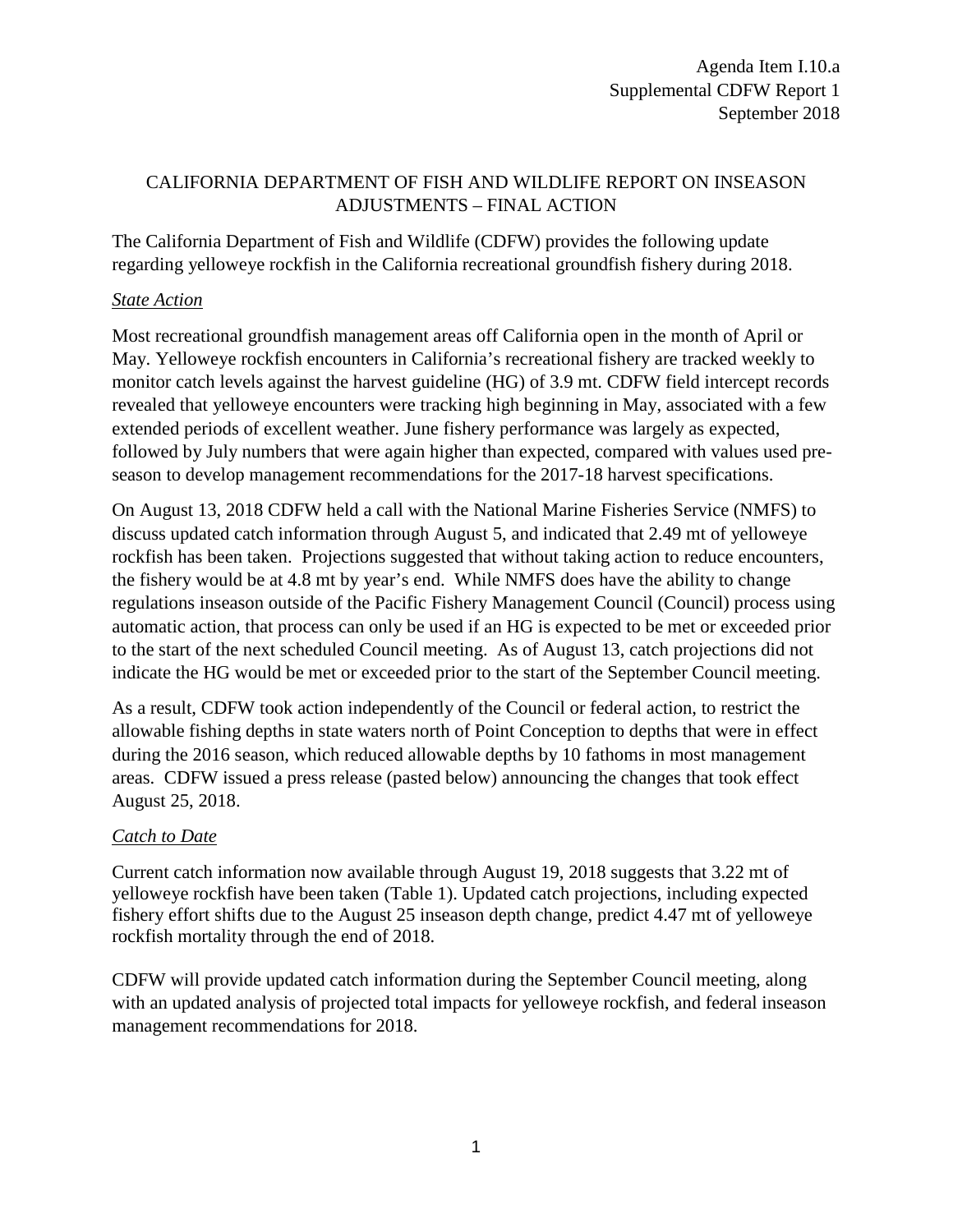| o                              | <b>Catch to Date</b> |                 | <b>Best Estimate</b>           |
|--------------------------------|----------------------|-----------------|--------------------------------|
|                                | <b>ACV</b>           | <b>Estimate</b> | of Catch<br>(Aug. 25,<br>2018) |
| <b>January</b>                 | 0.00                 | 0.00            | 0.00                           |
| <b>February</b>                | 0.00                 | 0.00            | 0.00                           |
| <b>March</b>                   | 0.01                 | 0.02            | 0.02                           |
| April                          | 0.05                 | 0.10            | 0.10                           |
| <b>May</b>                     | 0.70                 | 0.68            | 0.68                           |
| June                           | 0.30                 | 0.36            | 0.36                           |
| <b>July</b>                    | 1.12                 |                 | 1.12                           |
| <b>August (through Aug 19)</b> | 0.96                 |                 | 1.25                           |
| <b>September</b>               |                      |                 | 0.40                           |
| <b>October</b>                 |                      |                 | 0.25                           |
| <b>November</b>                |                      |                 | 0.15                           |
| <b>December</b>                |                      |                 | 0.15                           |
| <b>Total</b>                   | 3.22                 |                 | 4.47                           |

Table 1. Summary of projected impacts for yelloweye rockfish through August 19, 2018 and projected impacts through 2018. Data are preliminary.

*Press Release* – available at [CDFW](https://cdfgnews.wordpress.com/2018/08/15/changes-to-recreational-groundfish-regulations-effective-aug-25/) News.

#### **Changes to Recreational Groundfish Regulations Effective Aug. 25**

#### [August 15, 2018](https://cdfgnews.wordpress.com/2018/08/15/changes-to-recreational-groundfish-regulations-effective-aug-25/)

The California Department of Fish and Wildlife (CDFW) announces new recreational fishing restrictions will soon go into effect for groundfish in waters north of Point Conception to the Oregon/California state line. The changes to the authorized fishing depths described below take effect Saturday, Aug. 25 at 12:01 a.m.

The recreational groundfish fishery depth restrictions will be as follows:

- Northern Management Area (Oregon/California state line to Cape Mendocino): Take is prohibited seaward of 20 fathoms (120 feet) in depth through Dec. 31.
- Mendocino Management Area (Cape Mendocino to Point Arena): Take is prohibited seaward of 20 fathoms (120 feet) in depth through Dec. 31.
- San Francisco Management Area (Point Arena to Pigeon Point): Take is prohibited seaward of the 30 fathom depth contour (180 feet) through Dec. 31.
- Central Management Area (Pigeon Point to Point Conception): Take is prohibited seaward of the 40 fathom depth contour (240 feet) through Dec. 31.
- Southern Management Area (Point Conception to the U.S./Mexico border): Take is prohibited seaward of the 60 fathom depth contour (360 feet) through Dec. 31. No changes are slated for this area.